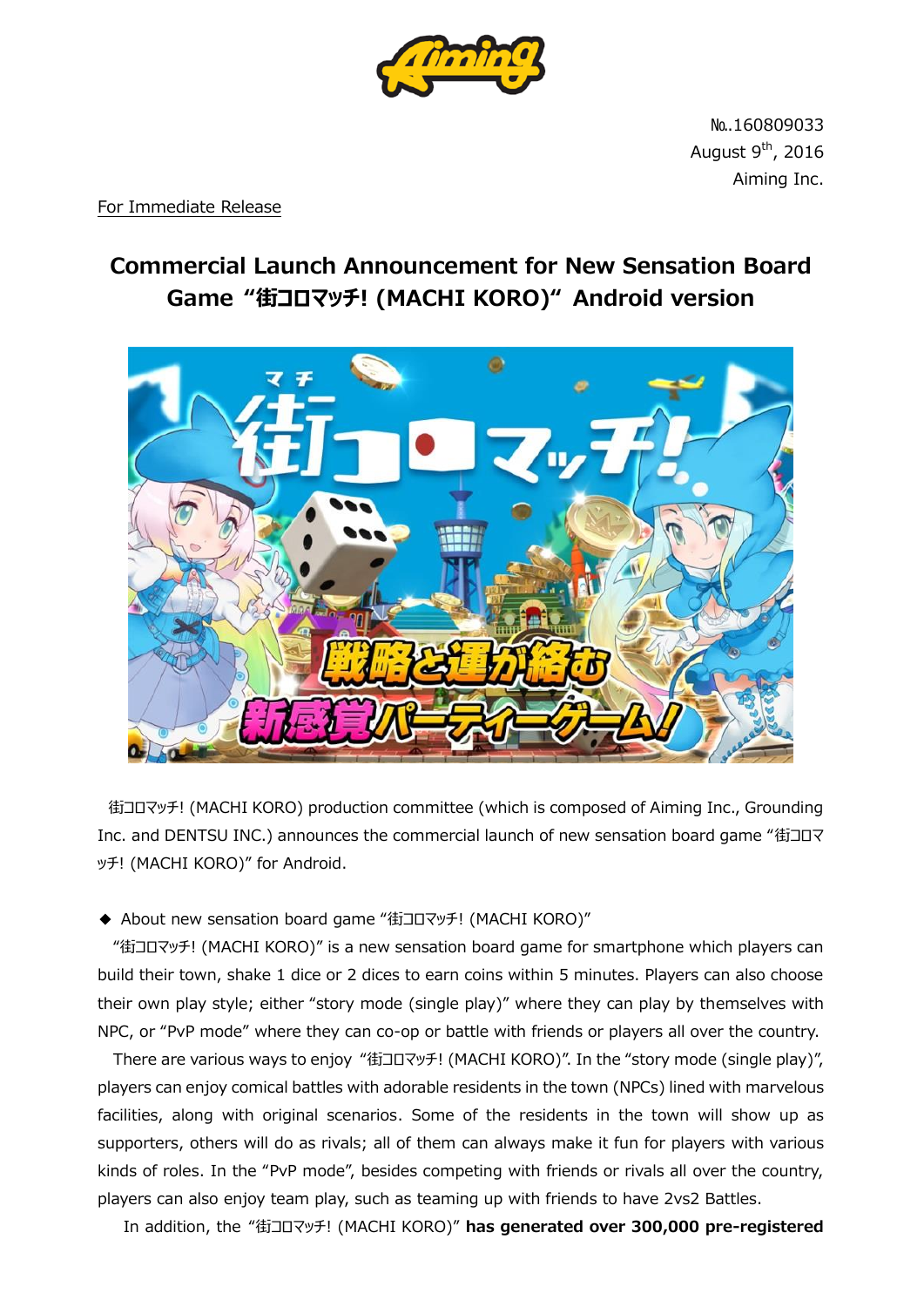

**players, and launched iOS version first on Monday, August 8 th, 2016**.





**in the story mode (single play)!**



**Enjoy at their own paces** Get hot with players all over the country!





**Link 3 facilities to get combo bonus! The original board game has won lots of awards in the world♪**

## ■ **Team Support Campaign is ON!**

Playing the "story mode" leisurely by themselves is fun without doubt. However, players surely experience the most fun part of "街コロマッチ! (MACHI KORO)" by joining a "team" and co-op with the teammates! To encourage players to join a team, during this campaign period, players who join any team can gain bonus according to the number of registered teammates.

・ **Campaign Period: August 10th, 2016 (Wed.) - September 4th, 2016 (Sun.) 23:59**

## ・ **Campaign Details**

| Mission Complete Requirements      | <b>Bonus</b> |
|------------------------------------|--------------|
| Teammates 5 players and above      | 10,000 Golds |
| Teammates 10 players and above     | 10 Diamonds  |
| Teammates 15 players and above     | 10 Diamonds  |
| Team levels 5 and above            | 10 Diamonds  |
| Co-op with teammates and           | 10 Diamonds  |
| gain 3 wins in Ranking Battle 2vs2 |              |